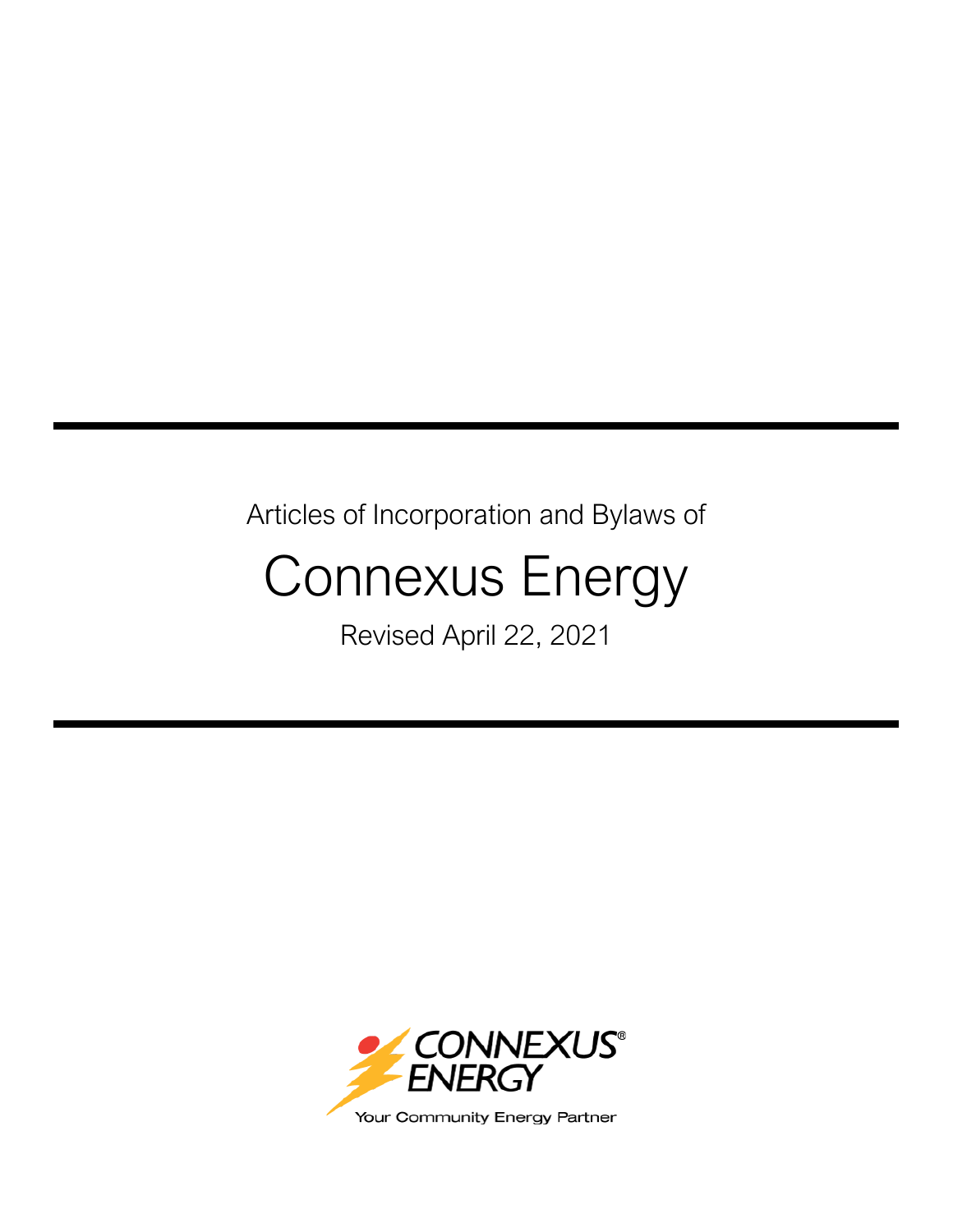# **TABLE OF CONTENTS**

| <b>BYLAWS OF CONNEXUS ENERGY</b> |  |
|----------------------------------|--|
|                                  |  |
|                                  |  |
|                                  |  |
|                                  |  |
|                                  |  |
|                                  |  |
|                                  |  |
|                                  |  |
|                                  |  |
|                                  |  |
|                                  |  |
|                                  |  |
|                                  |  |
|                                  |  |
|                                  |  |
|                                  |  |
|                                  |  |
|                                  |  |
|                                  |  |
|                                  |  |
|                                  |  |
|                                  |  |
|                                  |  |
|                                  |  |
|                                  |  |
|                                  |  |
|                                  |  |
|                                  |  |
|                                  |  |
|                                  |  |
|                                  |  |
|                                  |  |
|                                  |  |
|                                  |  |
|                                  |  |
|                                  |  |
|                                  |  |
|                                  |  |
|                                  |  |
|                                  |  |
|                                  |  |
|                                  |  |
|                                  |  |
|                                  |  |
|                                  |  |
|                                  |  |
|                                  |  |
|                                  |  |

Page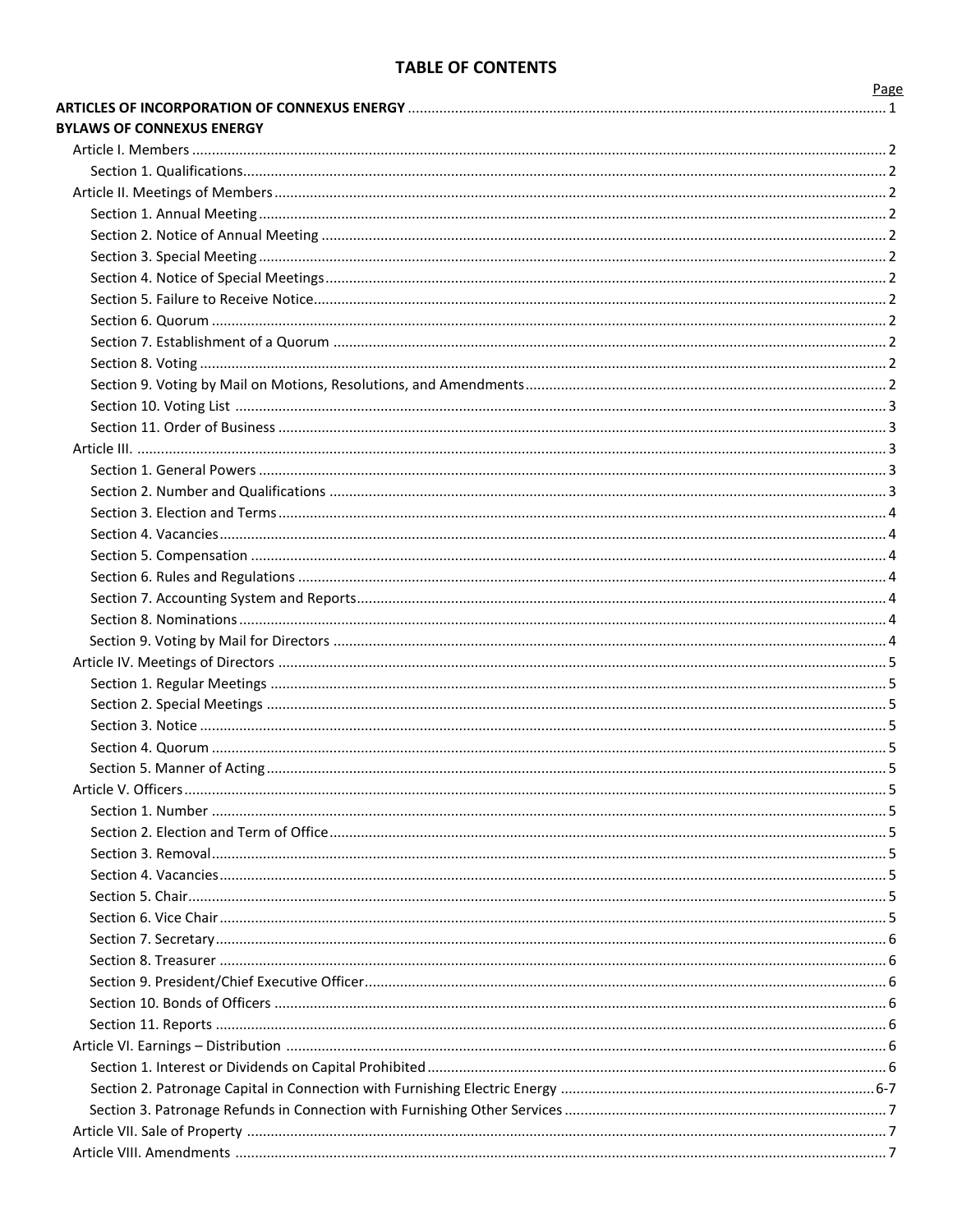# **ARTICLES OF INCORPORATION OF CONNEXUS ENERGY**

The Articles of Incorporation of Connexus Energy are amended and restated as follows:

#### **ARTICLE I.**

**Section 1.** The name of this Cooperative shall be Connexus<sup>®</sup> Energy.

**Section 2.** The conduct of the business of this Cooperative shall be upon the cooperative plan and the purposes for which it is formed are to sell, provide, deliver, furnish, or distribute electric energy and other services to its members and patrons, and to engage in any other lawful business.

This Cooperative shall be authorized to exercise and enjoy all of the powers, rights, and privileges granted to or conferred upon associations of the character of this Cooperative by the laws of the State of Minnesota now or hereafter in force.

**Section 3.** The registered office and principal place of business of this Cooperative is at 14601 Ramsey Boulevard, Ramsey, Minnesota, 55303.

# **ARTICLE II.**

The period of duration of this Cooperative shall be perpetual.

#### **ARTICLE III.**

**Section 1.** This Cooperative is organized on a non-stock, membership basis. The Cooperative will maintain appropriate membership records.

**Section 2.** Members shall have only one (1) vote in the affairs of this Cooperative and membership in this Cooperative shall not be transferable except with the approval and consent of the Board of Directors of this Cooperative.

**Section 3.** No interest or dividends shall be paid upon capital furnished to the Cooperative by its members or patrons.

The net income of the Cooperative, except for amounts set aside as capital reserves or additional reserves, shall be distributed on the basis of patronage. The records of this Cooperative may show the interest of patrons and members in the reserves.

# **ARTICLE IV.**

To the fullest extent permitted by laws governing cooperative associations, as the same exists or may hereafter be amended, a director of this Cooperative shall not be personally liable to the Cooperative or its members for monetary damages for breach of fiduciary duty as a director.

# **ARTICLE V.**

These Articles of Incorporation may be altered, amended, or repealed by the affirmative vote of not less than two-thirds (⅔) of the members, present in person or represented by mail vote, at any annual or special meeting; provided, however, that the Articles of Incorporation of this Cooperative shall not be altered, amended, or repealed at any meeting of the members unless notice of such proposed alteration, amendment, or repeal shall have been contained in the notice of each meeting.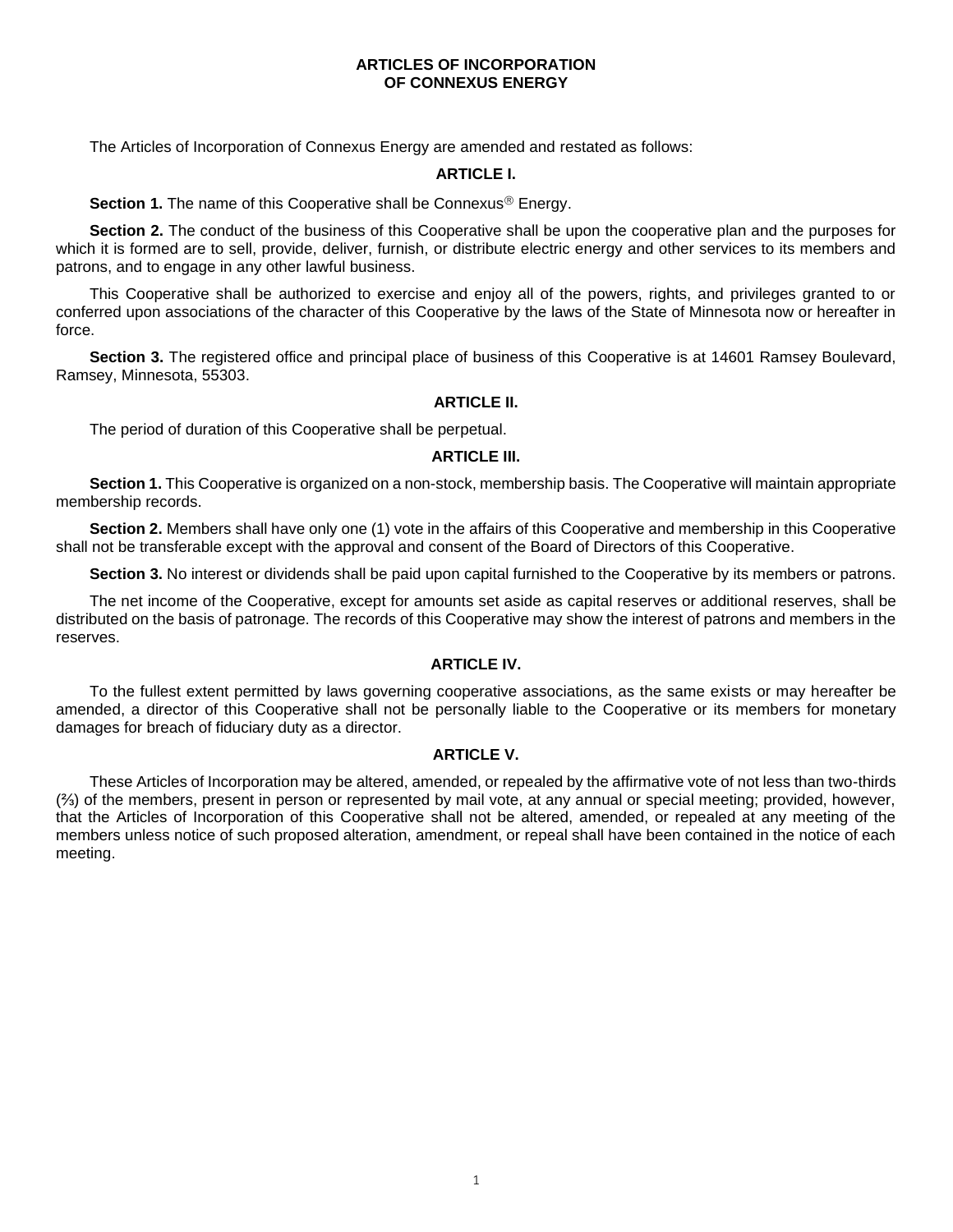# **BYLAWS OF CONNEXUS ENERGY**

# **ARTICLE I. Members**

**Section 1. Qualifications.** Any person or entity shall become a member of this Cooperative by purchasing electric energy furnished by this Cooperative. Upon the approval of the Board of Directors, any person or entity may become a member of this Cooperative by agreeing to purchase other products or services from the Cooperative. The members shall comply with the Articles of Incorporation, these Bylaws, and such rules and regulations as may be adopted by the Board of Directors.

# **ARTICLE II. Meetings of Members**

**Section 1. Annual Meeting.** The annual meeting of the members shall be held during the month of March or April of each year at such hour and place as is designated by resolution of the Board of Directors adopted prior to the issuance of the required notice of the annual meeting, for the purpose of electing directors, passing upon reports covering the previous fiscal year, and transacting such other business as may come before the meeting.

**Section 2. Notice of Annual Meeting.** Notice of the annual meeting shall be given by the Secretary by publication in a legal newspaper published in Anoka County, Minnesota, at least two (2) weeks previous to the date of such meeting or by mailing written notice thereof to each and every member personally at the member's last known post office address not less than fifteen (15) days previous to the date of such meeting.

**Section 3. Special Meeting.** Special meetings of the members may be called by a majority vote of the directors or upon a written petition signed by at least twenty percent (20%) of the members, and it shall thereupon be the duty of the Board Chair of this Cooperative to cause notice of such meeting to be given by the Secretary.

**Section 4. Notice of Special Meetings.** Notice of the time, place, and purpose of a special meeting shall be given either by publication at least two (2) weeks previous to the date of such meeting, or by mailing written notice thereof to each and every member personally at the member's last known post office address not less than fifteen (15) days previous to the date of such meeting. Such notice shall be issued within ten (10) days from and after the date of the petition mentioned in the next preceding Section 3, and such special meeting shall be held within thirty (30) days from and after date of the presentation of such petition.

**Section 5. Failure to Receive Notice.** The failure of any member to receive any such notice of an annual or special meeting of the members shall not invalidate any action which may be taken by the members at any such annual or special meeting.

**Section 6. Quorum.** Fifty (50) members, present in person or by another approved electronic means, shall constitute a quorum for the transaction of business at all meetings of the members. In determining a quorum at a meeting on a question submitted to a vote by mail, members present in person or represented by mail vote shall be counted.

**Section 7. Establishment of a Quorum.** The attendance of a sufficient number of members to constitute a quorum at any meeting of the members shall be established and verified by the Chair and Secretary of this Cooperative. Such registration shall be reported in the minutes of such meeting. No action at any meeting of the members shall be valid and legal unless a quorum is present at the meeting at which such action may be taken.

**Section 8. Voting.** Each member shall be entitled to only one (1) vote in the affairs of this Cooperative which shall be in person, or by mail as hereinafter provided in Section 9 of this Article II. No member shall be entitled to vote by proxy; except that the spouse of the member may vote on behalf of the member unless the member has indicated otherwise. At all meetings of the members, all questions shall be decided by a vote of a majority of the members, present in person or represented by mail vote except as otherwise provided by law or the Articles of Incorporation or Bylaws of this Cooperative.

A member shall also be entitled to vote by electronic means as provided by law, but subject to implementation as authorized by the Board of Directors.

**Section 9. Voting by Mail on Motions, Resolutions, and Amendments.** Any member who is absent from a members' meeting shall be entitled to vote by mail upon any motion, resolution, or amendment to be acted upon at the meeting. The Secretary shall mail to each member with the notice of the meeting a ballot which shall be in the form prescribed by the Board of Directors and shall contain the exact text of the proposed motion, resolution, or amendment to be acted upon at the meeting and spaces opposite the text of such motion, resolution, or amendment in which the member may indicate an affirmative or negative vote.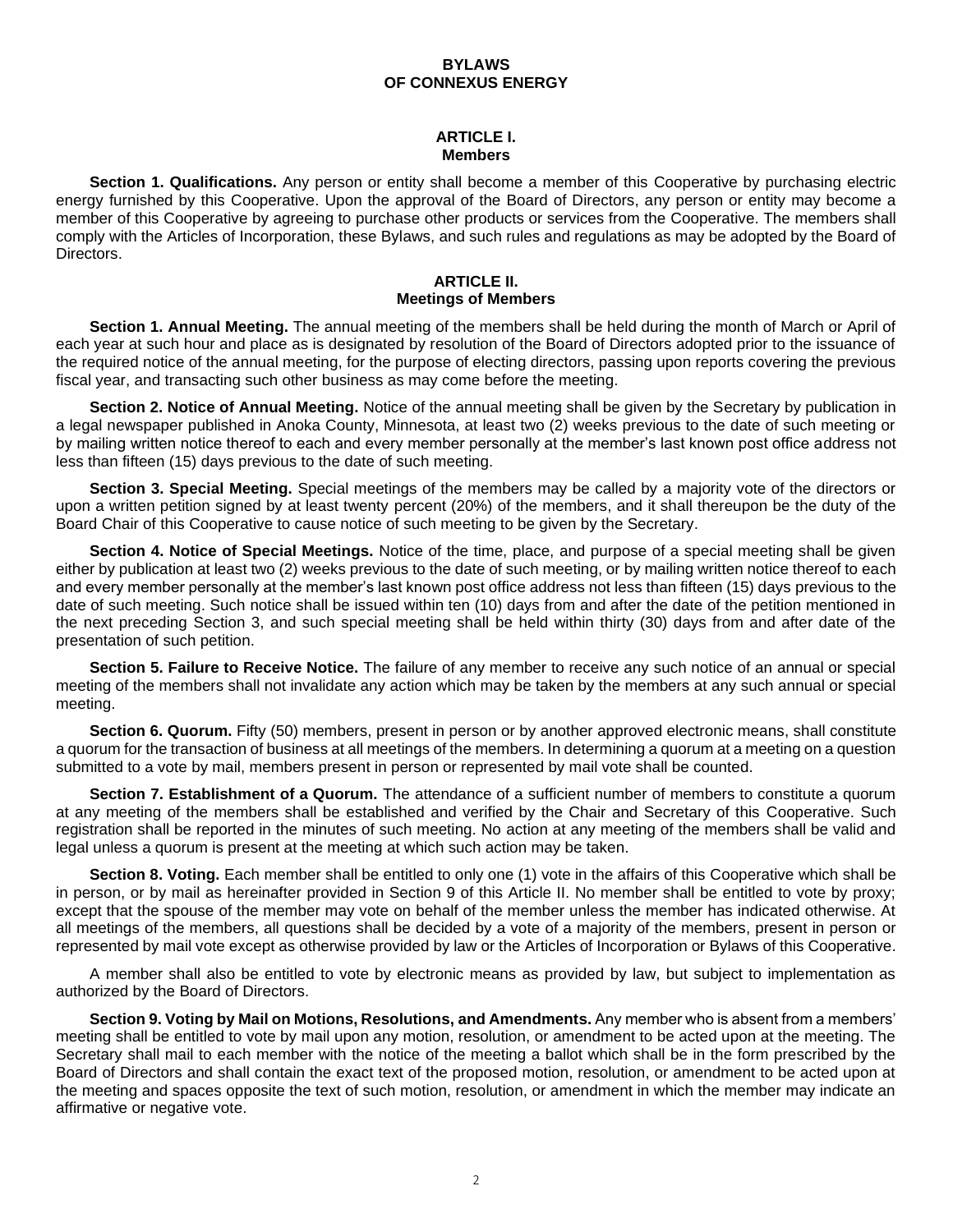The member shall express a choice by marking the appropriate space on the ballot, and then mail or deliver the ballot to the Cooperative in a plain, sealed envelope inside another bearing the member's name. A properly executed ballot shall be accepted by the Board of Directors and counted at the meeting as the vote of the absent member at the meeting.

A member shall also be entitled to vote by electronic means as provided by law, but subject to implementation as authorized by the Board of Directors.

**Section 10. Voting List.** If a member asks to review a list of members eligible to vote, within ten (10) business days of any such request, the Secretary of this Cooperative shall provide a complete alphabetical list of the members entitled to vote at such a meeting and their addresses. Such list shall be made available and be subject to the inspection of any member during regular business hours.

**Section 11. Order of Business.** The order of business at the annual meeting of the members shall be determined by the Board of Directors.

# **ARTICLE III.**

**Section 1. General Powers.** The business and affairs of this Cooperative shall be managed by the Board of Directors.

# **Section 2. Number and Qualifications.**

(a) **Number.** The number of directors of this Cooperative shall be established by the Board of Directors, and at all times there will be at least seven (7) directors. The Board of Directors will also establish any districts from which such directors will be elected.

Representation on the Board of Directors shall be apportioned equally among the districts in proportion to the number of members residing in each district. The number of members in any one (1) district may not vary by more than ten percent (10%) from the average number of members for the districts. At least once every ten (10) years, the Board of Directors shall conduct a survey to determine whether the number of members in a district has changed. If the number of members in a district has changed by fifteen percent (15%) or more, the districts shall be changed so that representation on the Board of Directors continues to be apportioned equally throughout the districts in proportion to the membership.

- (b) **Qualifications.** No person shall be eligible to become or remain a director of the Cooperative who:
	- (1) Is not a member of the Cooperative, receiving service at the member's primary residence in the district from which the director is elected.
	- (2) Has committed an act that would constitute "cause" for disqualification or removal, including but not limited to: being finally adjudged to be guilty of a felony or gross misdemeanor or willful or gross misconduct within ten (10) years of beginning service on the Board of Directors, being found to have committed an act of moral turpitude, failure to perform duties, breach of fiduciary duties, or to have committed sexual assault or sexual harassment.
	- (3) Within five (5) years preceding a director candidate's nomination was an employee of the Cooperative.
	- (4) Is or becomes, or at any time during the two (2) years preceding a director candidate's nomination shall have been employed by a labor union which represents, or has represented, or has endeavored to represent any employees of the Cooperative.
	- (5) Is in any way employed by or substantially financially interested in an enterprise competing with the Cooperative or any Cooperative-affiliated business.
	- (6) Is or becomes the full-time employee or agent of, or who is or becomes the full-time employer or principal of, another director.
	- (7) Is absent without good reason from three (3) or more regular meetings of the Board of Directors during any twelve (12) month period.
	- (8) Is in any way employed by or substantially financially interested in any Cooperative-affiliated business.
	- (9) Becomes incapacitated by illness or death.
	- (10) Is currently a federal or state-elected official.
	- (11) Is currently involved in litigation with the Cooperative or has been involved in litigation with the Cooperative within five (5) years preceding a director candidate's nomination.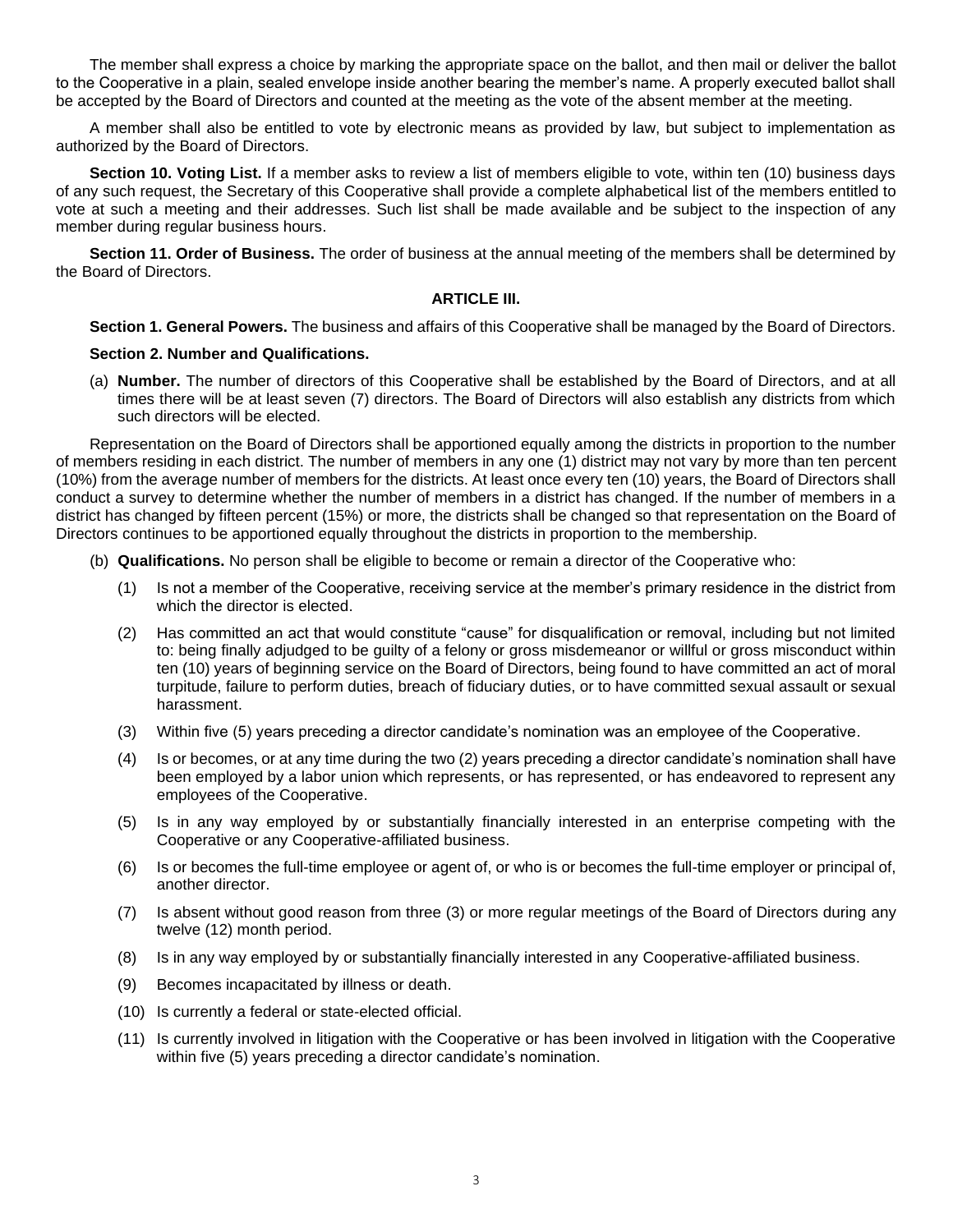- (c) **Disqualification.** After the Board of Directors determines that a director or a nominee for director lacks eligibility under the provisions of this Section or as may be provided elsewhere in these Bylaws, it shall be the duty of the Board to promptly make a disqualification. After the Board of Directors determines that any person being considered for, or already holding, a directorship lacks eligibility under this Section, it shall be the duty of the Board to withhold such position from such person or to cause a director to be removed therefrom, with approval of a super majority (or two-thirds) (⅔) of those directors voting. The director who is being challenged as disqualified shall not participate in the vote.
- (d) **Actions of the Board of Directors.** Nothing contained in this Section shall, or shall be construed to, affect in any manner whatsoever the validity of any action taken at any meeting of the Board, unless such action is taken with respect to a matter in which one (1) or more of the directors have a personal interest in conflict with that of the Cooperative.

# **Section 3. Election and Tenure.**

(a) **Election.** At each annual meeting, an election shall be held from the districts where the terms of directors have expired. Except as provided in subparagraph (b), the nominee in each district receiving the greatest number of votes shall be elected. In the case of a tie vote, the tie shall be decided by a flip of a coin.

(b) **Tenure.** The term of office for a director shall be three (3) years.

**Section 4. Vacancies.** If the office of any director or directors becomes vacant, the remaining directors shall elect a successor or successors. A director elected to fill a vacancy shall hold office until the next annual meeting of the members or until a successor shall have been elected and qualified.

**Section 5. Compensation.** Directors shall receive reasonable compensation for service to the Cooperative as determined by resolution of the Board of Directors.

**Section 6. Rules and Regulations.** The Board of Directors shall have power to make and adopt such rules and regulations, not inconsistent with the Articles of Incorporation of this Cooperative or these Bylaws or the laws of the State of Minnesota, as it may deem advisable for the management, administration, and regulation of the business and affairs of this Cooperative.

**Section 7. Accounting System and Reports.** The Board of Directors shall cause to be established and maintained a complete accounting system which shall conform to Generally Accepted Accounting Principles. The Board of Directors shall arrange for a full and complete audit of the books, accounts, and financial condition of this Cooperative as of the end of each fiscal year. Such audit reports shall be submitted to the members at the following annual meeting.

**Section 8. Nominations.** At least ninety (90) days before the date of the annual meeting, the Board of Directors shall appoint a selection committee of no less than four (4) and no more than eight (8) members. No member of the Board of Directors shall be a member of the selection committee. The actions of the selection committee shall be valid if at least four (4) members are present for its meetings. The selection committee shall use every reasonable effort to assure that there are one (1) or more candidates nominated to stand for election from each district for which a director is to be elected.

The selection committee shall prepare and post at the principal office of the Cooperative at least sixty (60) days before the meeting, a list of nominations for directors. Any two hundred (200) or more members may make other nominations in writing over their signatures not less than fifty (50) days prior to the meeting, and the Secretary shall post the same at the same place where the list of nominations made by the selection committee is posted. A ballot marked "Ballot for Directors" containing the names of all the nominees so posted, alphabetically arranged and stating the residence of each, shall be mailed with the notice of the meeting. The ballot used for electing directors at the annual meeting shall include and identify any nominations made by petition.

Notwithstanding anything in this Section contained, failure to comply with any of the provisions of this Section shall not affect in any manner whatsoever the validity of any election of directors.

**Section 9. Voting by Mail for Directors.** The members shall be entitled to vote by mail for directors as provided in this section. The Secretary shall mail to each member with the notice of the annual meeting, a ballot for directors in a form prescribed by the Board of Directors. A member who will be absent from the annual meeting may vote by mail for directors by marking the ballot for the candidate of the member's choice. The member shall return the ballot by mail to the Cooperative in a sealed plain envelope inside another envelope bearing the member's name. If the ballot of the member is received by the Cooperative on or before the date of the annual meeting, the ballot shall be accepted and counted as the vote of the absent member.

A member shall also be entitled to vote by electronic means as provided by law, but subject to implementation as authorized by the Board of Directors.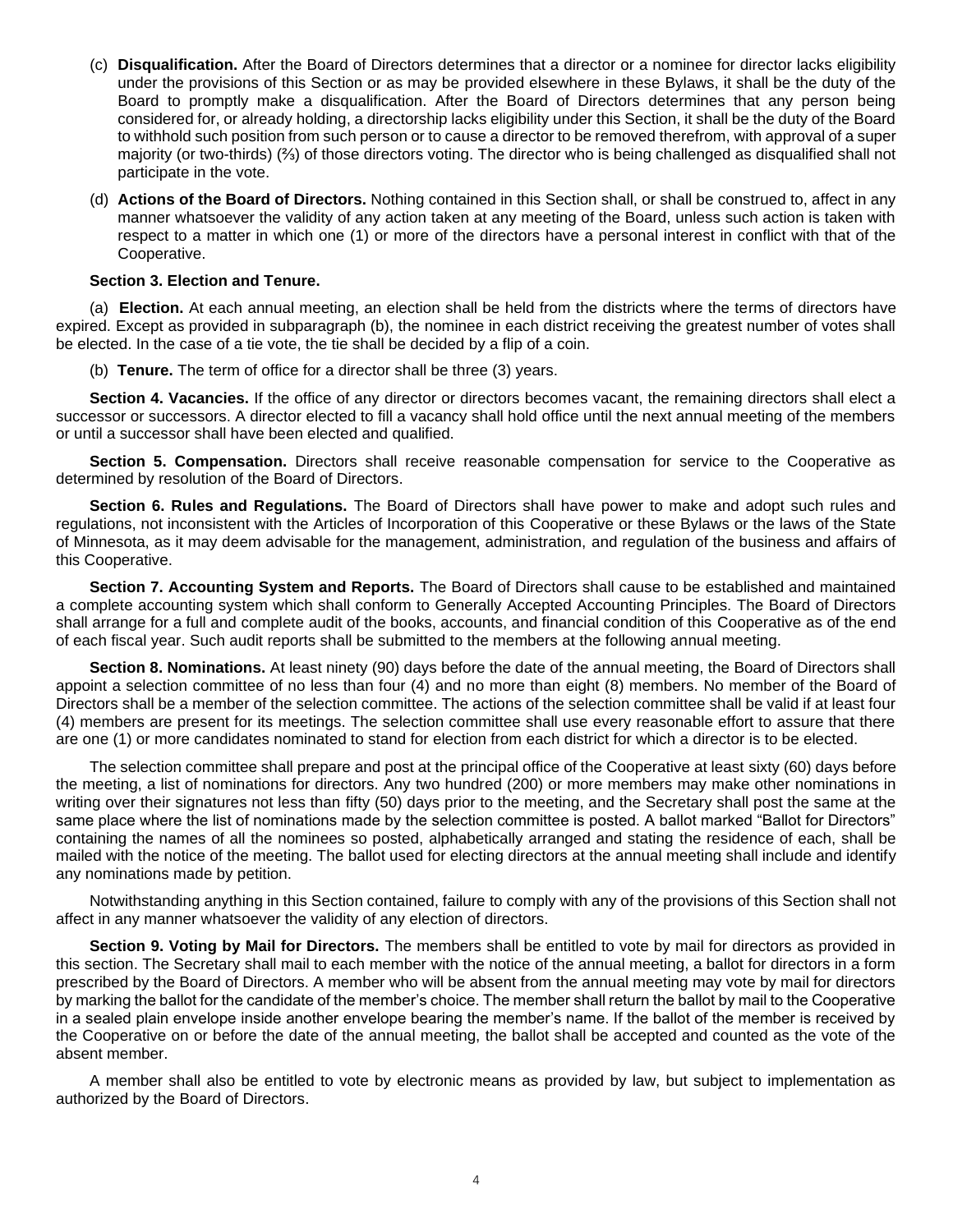# **ARTICLE IV. Meetings of Directors**

**Section 1. Regular Meetings.** A regular meeting of the Board of Directors shall be held without notice other than this Bylaw, immediately after, and at the same place as, the annual meeting of the members. A regular meeting of the Board of Directors shall also be held at least once per calendar quarter at such time and place as the Board may provide by resolution. Such regular meetings may be held without notice other than such resolution fixing the time and place thereof. Notice shall be given to members by posting on the Cooperative's website.

**Section 2. Special Meetings.** Special meetings of the Board of Directors may be called by the Chair or any three (3) directors. The person or persons authorized to call special meetings of the Board of Directors may fix the time and place (which shall be in Anoka County, Minnesota) for the holding of any special meeting of the Board of Directors called by them.

**Section 3. Notice.** Notice of the time, place, and purpose of any special meeting shall be given at least two (2) days previous thereto, by written notice, delivered personally, facsimile mail, or electronic mail to each director. Any director may waive notice of any meeting. The attendance of a director at any meeting shall constitute a waiver or notice of such meeting, except in a case a director shall attend a meeting for the express purpose of objecting to the transaction of any business because the meeting shall not have been lawfully called or convened. Notice shall be given to members by posting on the Cooperative's website.

**Section 4. Quorum.** A majority of the Board of Directors shall constitute a quorum for the transaction of business at any meeting of the Board of Directors, provided, that if less than a majority of the directors shall be present at said meeting, a majority of the directors present may adjourn the meeting from time to time without further notice.

**Section 5. Manner of Acting.** The act of the majority of the directors present at a meeting at which a quorum is present shall be the act of the Board of Directors.

# **ARTICLE V. Officers**

**Section 1. Number.** The officers of the Cooperative shall be Chair, Vice Chair, Secretary, Treasurer, and President-Chief Executive Officer. The offices of Secretary and Treasurer may, by resolution of the Board of Directors, be combined and, when so combined, the person filling such office shall be termed "Secretary-Treasurer." If the offices of Secretary and Treasurer are combined, the Board of Directors may elect an "Assistant Secretary-Treasurer." The Board of Directors may elect such additional officers as it deems appropriate.

**Section 2. Election and Term of Office.** Except for the President-Chief Executive Officer, the officers of this Cooperative shall be elected, by ballot, annually by the Board of Directors at the first meeting of the Board of Directors held after each annual meeting of the members. If the election of officers shall not be held at such meeting, such election shall be held as soon thereafter as conveniently may be. Each officer shall hold office for the term of one (1) year and until a successor shall have been duly elected and shall have qualified.

**Section 3. Removal.** Any officer or agent elected or appointed by the Board of Directors may be removed by the Board of Directors whenever in its judgment the best interests of this Cooperative would be served thereby.

**Section 4. Vacancies.** A vacancy in any office may be filled by the Board of Directors for the unexpired portion of the term.

**Section 5. Chair.** The Chair:

- (a) Shall preside at all meetings of the members and of the Board of Directors.
- (b) May sign, with the Secretary, or any other proper officer of this Cooperative, authorized by the Board of Directors so to do, any deeds, mortgages, bonds, contracts, or other instruments authorized by the Board of Directors to be executed, except in cases in which the signing and execution thereof shall be expressly delegated by the Board of Directors or by these Bylaws to some other officer or agent of this Cooperative, or shall be required by law to be otherwise signed or executed.
- (c) In general, shall perform all duties incident to the office of Chair and such other duties as may be prescribed by the Board of Directors from time to time.

**Section 6. Vice Chair.** In the absence of the Chair, or in the event of the Chair's inability or refusal to act, the Vice Chair shall perform the duties of the Chair, and when so acting, shall have all the powers of and be subject to all the restrictions upon the Chair and shall perform such other duties as from time to time may be assigned to the Chair by the Board of Directors.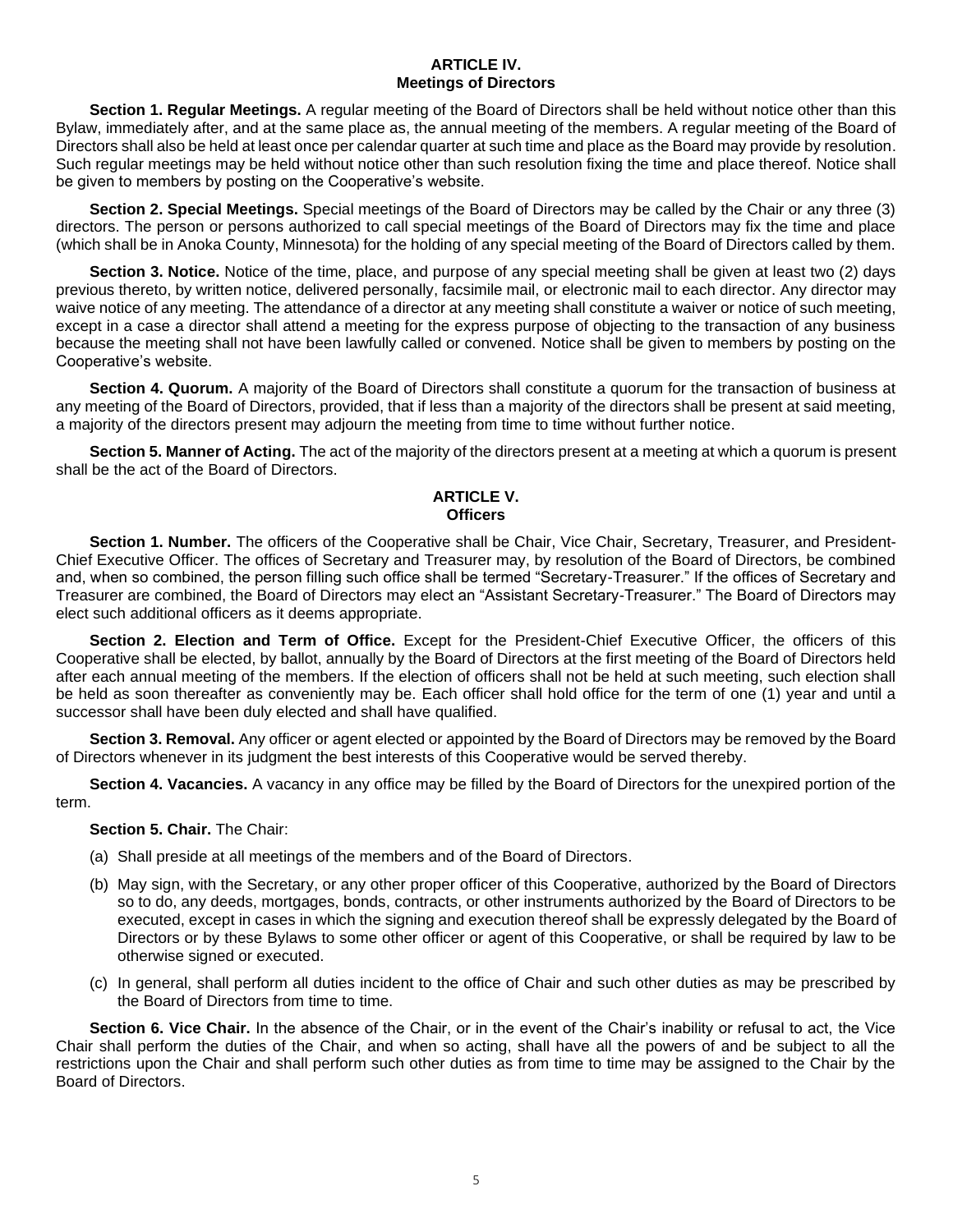**Section 7. Secretary.** The Secretary shall:

- (a) Keep the minutes of the members' and the Board of Director's meetings in one (1) or more books provided for that purpose.
- (b) See that all notices are duly given in accordance with these Bylaws or as required by law.
- (c) Be custodian of the corporate records.
- (d) Keep a register of the post office address of each member which shall be furnished to the Secretary by such member.
- (e) In general, perform all duties incident to the office of Secretary and such other duties as from time to time may be assigned to the Secretary by the Board of Directors.

Upon the request of the Secretary, the Board of Directors shall authorize the Secretary to delegate any or all of the duties to responsible employees of the Cooperative.

# **Section 8. Treasurer.** The Treasurer shall:

- (a) Have charge and custody of and be responsible for all funds and securities of this Cooperative.
- (b) Receive and give receipts for monies due and payable to this Cooperative from any source whatsoever, and deposit all such monies in the name of this Cooperative in such banks as the Cooperative selects.
- (c) In general, perform all the duties incident to the office of Treasurer and such other duties as from time to time may be assigned to the Treasurer by the Board of Directors.

Upon the request of the Treasurer, the Board of Directors shall authorize the Treasurer to delegate any or all of the duties to responsible employees of the Cooperative.

# **Section 9. President-Chief Executive Officer.** The President-Chief Executive Officer:

- (a) Shall be the chief executive officer and have general charge and management of the business of the Cooperative, subject to the control of the Board of Directors.
- (b) Shall sign all certificates, deeds, mortgages, contracts, and other instruments as authorized by the Board of Directors.
- (c) Shall make reports to the Board of Directors and members of the Cooperative.
- (d) Shall perform such other duties as may be prescribed by the Board of Directors.

**Section 10. Bonds of Officers.** The Board of Directors shall require the Treasurer and any other office of this Cooperative, charged with responsibility for the custody of any of its funds or property, to give a surety or sureties, and containing such terms and conditions as it shall determine.

**Section 11. Reports.** The officers of this Cooperative shall submit at each annual meeting of the members, reports covering the business of this Cooperative for the previous fiscal year and showing the condition of this Cooperative at the close of such fiscal year.

# **ARTICLE VI. Earnings – Distribution**

**Section 1. Interest or Dividends on Capital Prohibited.** The Cooperative shall at all times be operated on a cooperative non-profit basis for mutual benefit of its patrons. No interest or dividends shall be paid or payable by the Cooperative on any capital furnished by its patrons.

**Section 2. Patronage Capital in Connection with Furnishing Electric Energy.** In the furnishing of electric energy, the Cooperative's operations shall be so conducted that all patrons, members and non-members alike, will through their patronage furnish capital for the Cooperative. In order to induce patronage and to assure that the Cooperative will operate on a non-profit basis, the Cooperative is obligated to account on a patronage basis to all its patrons, members and nonmembers alike, for all amounts received and receivable from the furnishing of electric energy of various classes, in excess of operating costs and expenses properly chargeable against the furnishing of such electric energy. All such amounts in excess of operating costs and expenses at the moment of receipt by the Cooperative are received with the understanding that they are furnished by the patrons, members and non-members alike, as capital. The Cooperative is obligated to pay by credits to a capital account for each patron all such amounts in excess of operating costs and expenses. The books and records of the Cooperative shall be set up and kept in such a manner that at the end of each fiscal year the amount of the capital, if any, so furnished by each patron, is clearly reflected and credited in an appropriate record of the capital account